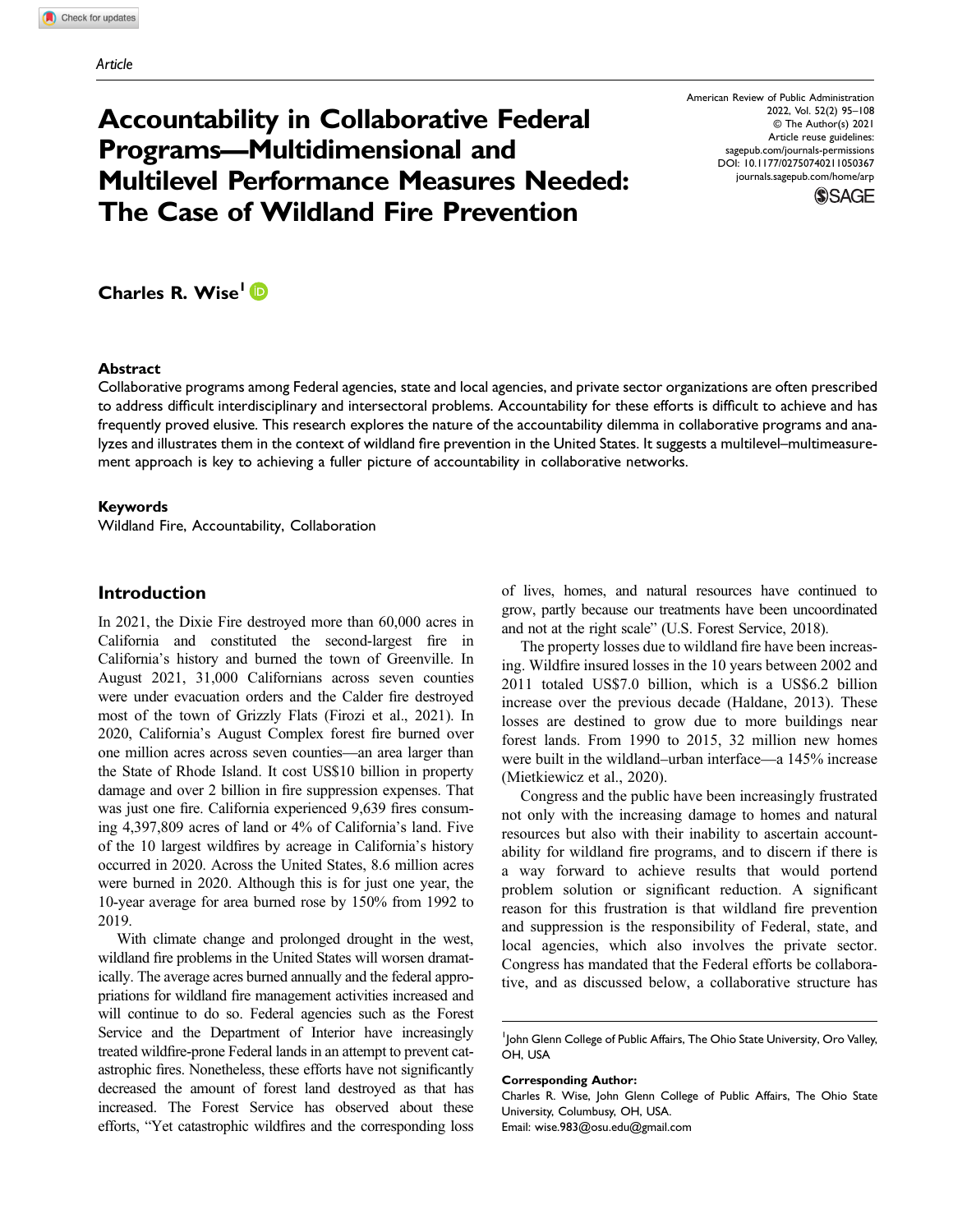been established. Nonetheless, accountability for these collaborative efforts is not evident. Frederickson (2007) has pointed to a certain tense dynamic between accountability and collaboration: "From the perspective of effective public administration, both the accountability and collaboration movements are positive and important. But there should be no illusion as to their incompatibility" (p. 11).

As such, the wildland fire accountability problem, and the attempts thus far to address it illustrate the nature of accountability issues in collaborative networks. Accountability does not naturally emerge from network processes. Some organizations will collaborate and avoid accountability (Agranoff, 2007; Agranoff & McGuire, 2001; Weiner, 1990), some will collaborate to avoid accountability, and some will hide behind collaboration to escape accountability (Bryson et al., 2016). As Bovins et al. (2008) put it, "When public policy is produced in complex networks featuring multiple, overlapping coordination mechanisms… accountability easily gets lost in the cracks of horizontal hybrid governance" (p. 240). In fact, governments often initiate a collaborative network without knowledge of whether the activity is effectively solving the problem and without effective measures that reveal the extent of the impact of network activities on outcomes (Koontz & Thomas, 2006, p. 240). As will be demonstrated, the wildland fire network exemplifies these phenomena. The questions are of what accountability consists in such a collaborative network, and what measurement approaches are workable in achieving it. This article engages these questions, examines the wildland fire network's efforts in establishing accountability, suggests some measurement approaches, and draws some lessons for furthering accountability in collaborative networks.

# Difficulties in Achieving Wildland Fire Prevention: Issues in Network Accountability

The wildland fire prevention problem has been recognized at the highest level of The Federal Government. On December 21, 2018, a Presidential Executive order declared, "For decades, dense trees and undergrowth have amassed in forests, rangelands, and other Federal lands, fueling catastrophic wildfires…With the same vigor and commitment that characterizes our efforts to fight wildfires, we must actively manage our forests, rangelands and other Federal lands to improve wildfire risk" (E.O. 13,855). This order denotes that it is national policy to manage Federal lands in order to reduce the risk of wildfires and sets out goals for Federal departments.

The dilemma that the President, Congress, and the public immediately confront in demanding accountability for Federal wildland fire prevention efforts is that the prevention of wildfires is not the responsibility of a single department or agency. The management of Federal lands is spread among

the Department of Agriculture's Forest Service and the Department of Interior's Bureau of Land Management, Fish and Wildlife Service, National Park Service, and Bureau of Indian Affairs. A national focus on wildland fire prevention cannot even be confined to these Federal agencies because state forest lands and private forest lands are too intermingled with Federal lands. A fire that starts in non-Federal lands can readily spread into Federal lands and vice versa. Thus, the responsibility for preventing wildland fires in the United States is really that of a network of Federal and state agencies and some private actors. So, in its essence, the Federal Wildland prevention problem is not an agency problem but instead a network problem.

Until recently, the Federal government did not approach the issue as a network problem. For decades, it was treated as an individual agency by individual agency responsibility. Agencies just planned and executed programs on their own in an uncoordinated fashion. This began to change in the early 2000s. Encouraged by congressional committees, the Departments of Agriculture and Interior in 2002 established the Wildland Fire Leadership Council (WFLC) to support the implementation and coordination of Federal fire management policy. WFLC is an intragovernmental and intergovernmental committee of Federal, state, tribal, county, and municipal officials convened by the secretaries of Interior, Agriculture, Homeland Security, and Defense. Its mission is to provide strategic recommendations to ensure policy coordination and accountability and effective implementation of Federal wildland fire management policy.

With respect to accountability, the Council did at one time undertake the issue of performance measurement. In January 2013, a performance measurement task group was convened and proposed several performance measures that could be used to track progress in achieving the broad agenda of wildland fire prevention. However, the Wildland Fire Executive Council, a former advisory council to the WFLC, concluded that while performance information for many of the 2013 task force group's proposed measures could be collected using reporting measures the agencies already had in place, fully implementing the proposed performance measures would likely place undue burdens on the agencies and nonfederal partners (GAO-17-357, p. 40). Subsequently, no unified performance measurement system was adopted or implemented. So, while the Federal agencies have formally recognized that wildland fire prevention must be a collaborative enterprise among Federal agencies (and nonfederal entities), the network leadership has declined to adopt a coordinated accountability mechanism.

# Developing a Network Strategy: Accountability is Missing

Although the land management agencies have individually developed plans to reduce wildfire risk for the lands they individually manage, for a long time and for a number of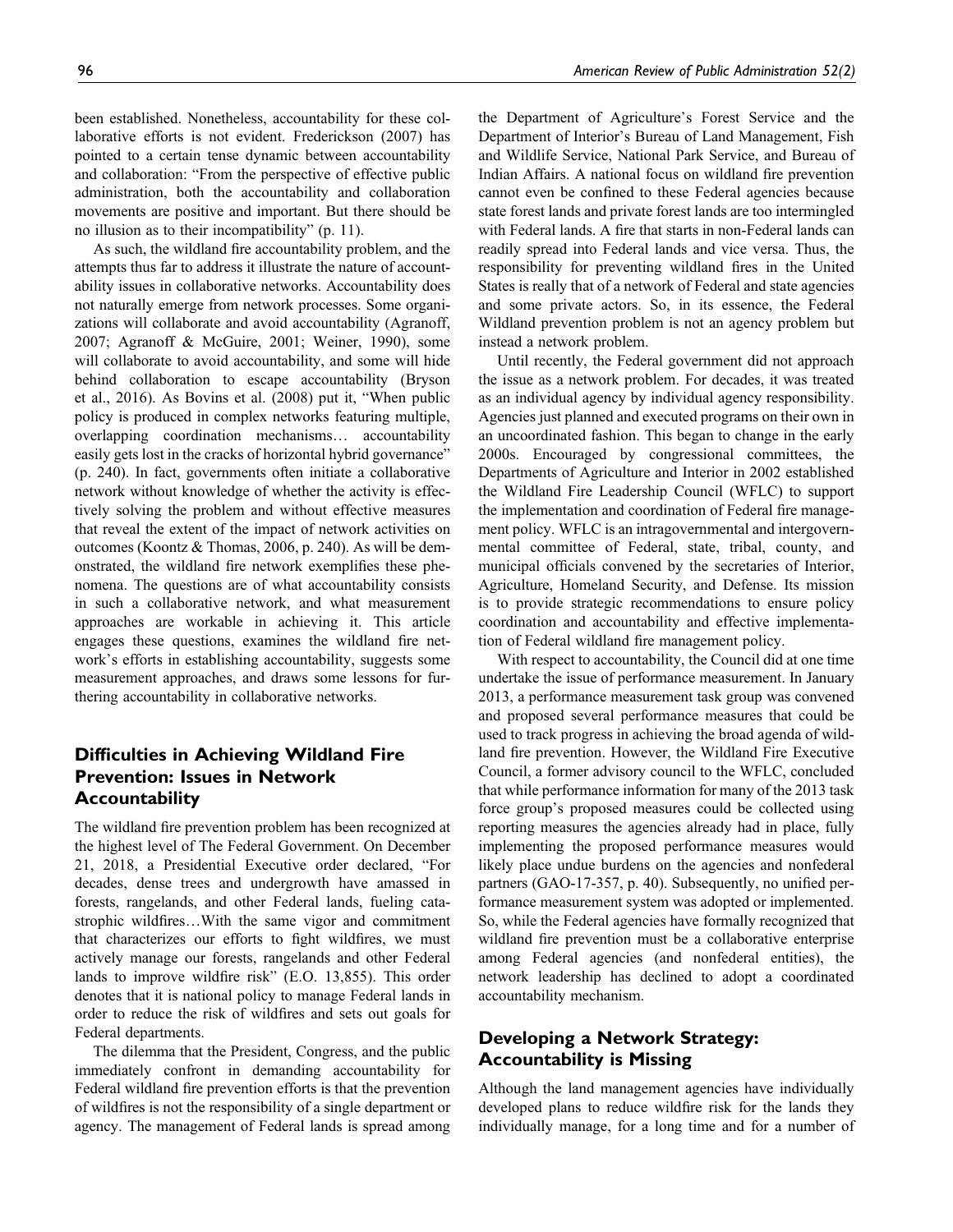reasons, they worked largely on an individual basis. There was not a cohesive overall Federal Government plan and program or accountability measures to achieve a national reduction in wildland fire. Critics have pointed to the lack of appropriate accountability mechanisms for agencies in charge of implementing the National Fire Policy. Too often, the accountability has been pursued episodically and focused on what went wrong in preplanned burns or fire suppression without an appropriate appreciation of the necessary balance between accountability and risk (Wise & Freitag, 2002). Because of accountability concerns, in the late 1990s, congressional committees asked the General Accountability Office (GAO) to investigate what the land management agencies—Departments of Interior and Agriculture—were doing to manage fires and fire preparedness programs and their associated costs.

In a series of reports, GAO found that the absence of a cohesive federal government strategy that encompassed and guided management of all the programs being operated by the Departments of Agriculture and Interior were hindering the ability of the Federal Government to address the growing incidence of wildfires and the rapidly increasing costs of containing them. In a series of reports, GAO recommended a cohesive strategy to better address the interrelated nature of fuel reduction efforts and wildland fire response (GAO-05-147, 2005; GAO-06-67IR, 2006). In 2009, GAO reiterated its findings that a cohesive strategy was required and reported that while the land management agencies had primarily concurred with the recommendation, they had yet to develop a cohesive strategy, for example, laying out various potential approaches for the growing fire threat, estimated costs associated with each approach, and the trade-offs involved. In response to this finding, Congress passed the Federal Land Assistance, Management, and Enhancement Act of 2009 (Flame Act of 2009), which directed the Secretaries of Interior and Agriculture, acting jointly to submit to Congress a report that contains a cohesive wildfire management strategy, consistent with the recommendations described in the reports of the GAO regarding management strategies. The cohesive strategy was intended to provide a nationwide framework designed to integrate fire management efforts across jurisdictions, manage risks and protect firefighters, property, and communities (GAO −09 877, 2009). It was supposed to push agencies to come together to set national goals for wildland fire prevention and establish accountability for reaching them.

# Federal Departments Adopt a National Strategy

The National Cohesive Wildland Fire Management Strategy was issued jointly by the Secretaries of Agriculture and Interior in 2014. It specifies three goals:

- 1. Restore and maintain landscapes: Landscapes across all jurisdictions are resilient to fire-related disturbances in accordance with management objectives.
- 2. Fire-adapted communities: Human populations and infrastructure can withstand a wildfire without loss of life and property.
- 3. Wildfire response: All jurisdictions participate in making and implementing safe, effective, efficient risk-based wildfire management decisions (National Strategy, 2014, p. 3).

The National Strategy was produced in a collaborative effort by Federal, state, local, tribal governments and nongovernmental partners, and public stakeholders. It explicitly calls for collaboration among the parties to execute it. Specifically, it calls for:

- Strategic Alignment, where all parties agree to the same goals, principles, and strategic course of action.
- Collaborative Engagement, which includes governance, shared information, resources, communications, and monitoring and accountability.
- Programmatic Alignment, where an individual agency or organizational objectives are explicitly supportive of the national cohesive strategy goals (National Strategy, 2014, p. 2).

With respect to accountability, the Strategy calls for three types of measurement—a set of national outcome performance measures, intermediate measures, and efficiency measures. The national outcome performance measures are supposed to allow Congress, the National Wildfire Management Community, and other stakeholders to monitor and assess progress toward achieving the results for each of the three national goals. Agencies and organizations with a stake in wildland fire management are encouraged to seek alignment with or incorporation of a shared set of national outcome measures into their own planning and performance processes. Intermediate measures are supposed to be specified. They are statements describing the level of performance to be accomplished within a time frame expressed as a tangible, measurable objective or a quantitative standard, value, or rate. In the wildland fire context, this logically translates to actual outputs, such as the number of acres treated so as to prevent catastrophic fire. They are intermediate in that achievement of a certain number of acres treated may or may not lead to projected outcomes, such as reduced fire hazards. Outcome measures are also needed. Efficiency measures are also supposed to be employed. The Strategy does not definitively specify efficiency measures but states they are used to track priority investments by Cohesive Strategy goal over time, with the intent of establishing trend information on the effects of investments to achieve goal outcomes and to help assess which investments are achieving the most costeffective means of achieving goals. Thus far, however, there is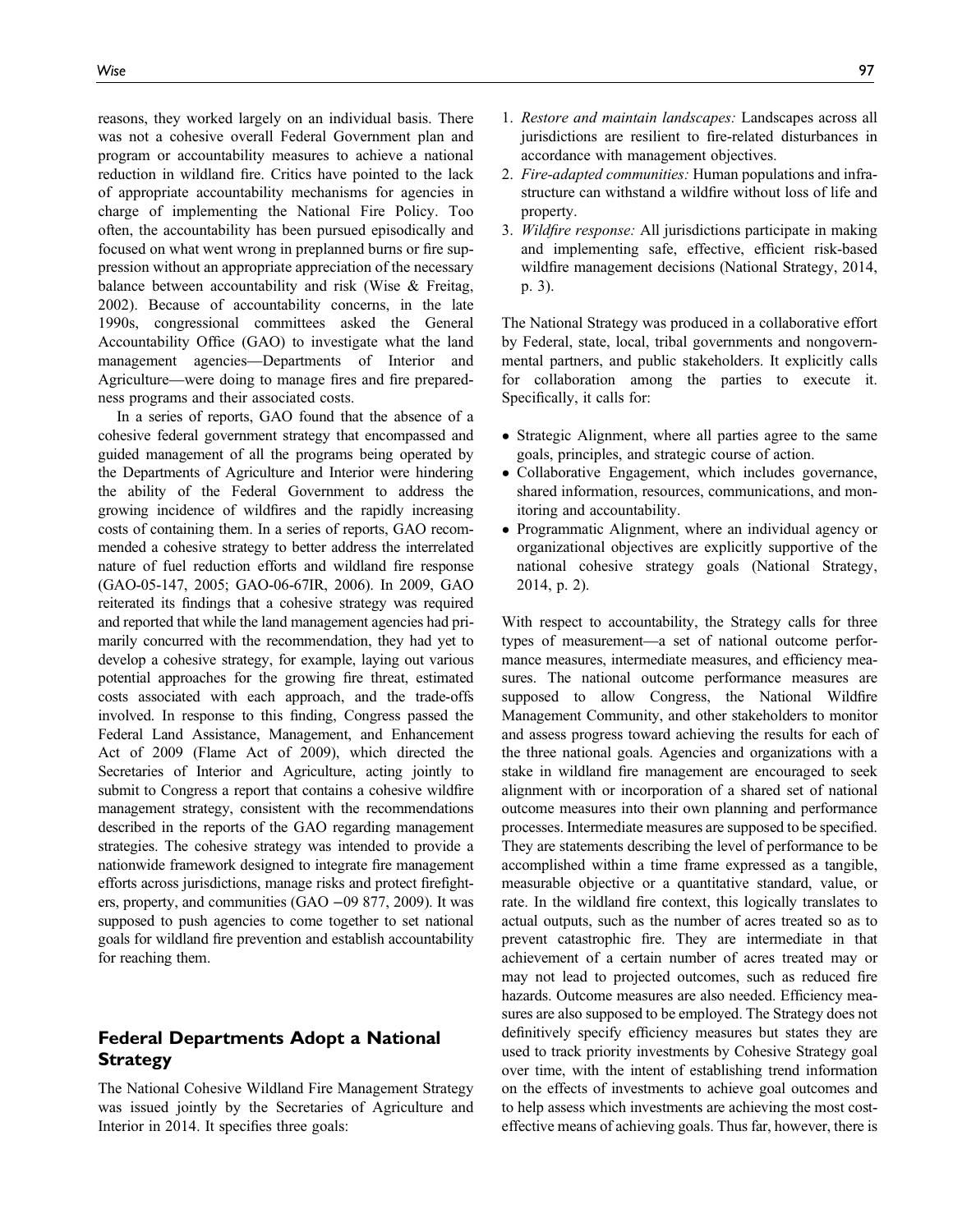no national integrated measurement system. After reviewing the state of performance measurement in the U.S. Forest Service, Schultz et al. (2019) call for "…more dialog about the import of different performance measures and how to prioritize them. At present, priorities are unclear and different measures provide conflicting incentives. Further, some aspects of success as defined by the agency have no clear associated measures" (p. 13). Thus, the accountability for wildland fire prevention on a national basis is not evident. The question is how to achieve national accountability. This requires consideration of the nature of accountability.

# Accountability in Public Administration

Accountability in the field of public administration has been conceptualized in various ways (Mulgan, 2002) and various types of accountability approaches and mandates have been observed in governmental systems (Dubnick & Frederickson, 2011; Romzek & Dubnick, 1994). Accountability has evolved from being characterized as "… a fundamental but underdeveloped concept in American public administration" (Romzek & Dubnick, 1987, p. 228) to one in which "[t]he scope and meaning of accountability has extended in a number of directions well beyond the core sense of being called into account for one's actions (Mulgan, 2002, p. 55). Nonetheless, one core sense of accountability is that it embraces being called into account to some authority for one's actions. Increasingly, there has been a recognition that the concept of being called into account should include accounting for impact on society. The new public management paradigm emphasized results management with a focus on outcomes and demanded that specified outcomes be readily demonstrable (Behn, 1999; Durant, 1999).

In the practicing realm of governance, the demands for accountability on the part of policymakers and the public have evolved over time. Expectations have moved from just being able to demonstrate adherence to lawful authority and accounting for inputs to demonstrating efficient production of outputs, and then to measuring the effectiveness of agency programs on producing improved outcomes in society. In public education, for example, the public is no longer satisfied with school systems reporting on a number of students taught, hours of instruction, or a number of graduates but demands the demonstration of educational outcomes in terms of student learning and graduates' ability to perform in jobs postgraduation. The No Child Left Behind Act and subsequent Federal legislation is a manifestation of that. So, too was the Congressionally enacted Government and Performance Results Act (GPRA). The GPRA embraced the demand for Federal agencies to demonstrate the impact of agency programs on desired outcomes. However, the Act is directed at individual agencies demonstrating the effectiveness of their individual programs. The Act does not effectively address those areas of Federal government responsibility that involve multiple agencies—particularly those activities that require the collaboration

of multiple agencies to integrate their activities to achieve desired outcomes (GAO-13-518).

## Accountability in Collaborative Networks

As defined by Provan et al. (2007) whole networks refer to "a group of three or more organizations connected in ways that facilitate achievement of a common goal and are formally established and governed and goal-directed, rather than occurring serendipitously, and relationships among network members which are primarily non-hierarchical" (p. 282). Networks typically involve a multiorganizational arrangement for solving public problems that cannot be achieved, or achieved easily, by single organizations and which are led or managed by government representatives (Agranoff & McGuire, 2001, p. 296). In public administration collaboration among entities has increasingly been the focus of scholarly inquiry (Agranoff, 2012; Blomgren-Bingham & O'Leary, 2009; Emerson, 2015). As one researcher has opined, "Collaboration has become the predominant approach to solving complex public problems" (Silvia, 2018, p. 472). Prominence, however, does not guarantee that those adopting the approach in practice will be effective in solving particular problems. As has been pointed out, many difficulties can arise in achieving effective collaborations. So, in determining how to collaborate, public managers along with their partners should think critically about the nature of their joint work, the expected duration of their joint activities, the level of investment they are willing to make in the collaborative process, and the kind of public value they want to generate (Prentice et al., 2019). The task is complex in that there are many public values at play (Clark, 2021).

Thus, in assessing whether a particular network initiative is worth it, it is incumbent upon policymakers to assess their effectiveness. Government officials and public administration researchers may hold various rationales for desiring accountability from networks. Whatever rationale is adopted, just having a rationale, however, does not ensure that accountability will be attained. Page's study of interagency collaboratives revealed that 60% of the collaboratives examined did not have any outcome measures (Page, 2004). As Silvia observed, "Regardless of the philosophic rationale for the accountability strategy, accountability is very complicated in a collaborative environment" (Silvia, 2018, p. 473). The difficulties in determining the effectiveness of programs in a collaborative enterprise are understandable given the various organizational participants who constitute the network. Each network participant faces the potential of three different influences as they conceptualize what effectiveness means to them. They have their own opinion, the perspective of their home organization that they represent, and the collective view of the network (Silvia, 2018; Head, 2008). To these, should be added the perspectives of political overseers and the public.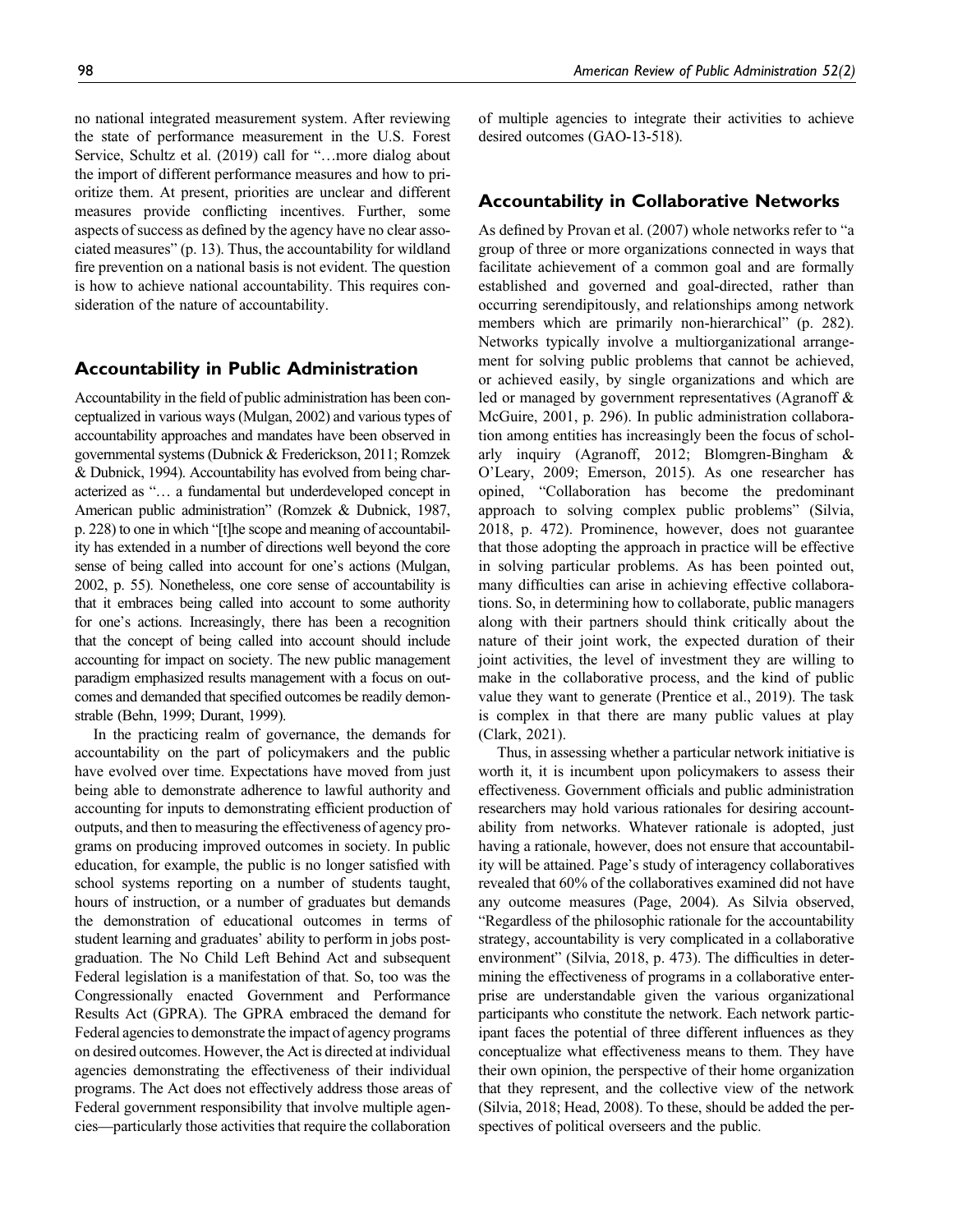When it comes to assessing network effectiveness, Mandel and Keast advocate that benefits be considered at three levels of network operations—operating, organizational, and environmental. The operational level refers to interaction between network participants, such as whether they have developed a shared language and culture; the organizational level refers to the network itself, including things such as whether a shared vision has been created; and the environmental level involves the network's ability to successfully meet the needs of stakeholders and constituencies (Mandel & Keast, 2008). Silvia (2018) points out that one evaluation challenge is the question regarding when to assess the effectiveness of collaboration and suggests, "…predominantly organizational and operational level effectiveness measures are appropriate at the early stages of collaboration" (p. 475). This then brings evaluation at the environmental level to the fore. "The home organization wants evidence to justify their decision to expend resources in support of the network. The constituencies of the collaborating organizations want to see their funds are being used wisely. And those who are being served by the network want their situation to be improved as a result of the collaborative endeavor" (Silvia, 2018, p. 476).

The attributes of wildland fire prevention exhibit several particulars explained in the public administration literature. The network, the WFLC, was initiated to bring together agencies to coordinate their fire prevention activities (as well as their fire suppression activities). This constitutes a recognition that wildland fire prevention is a network problem requiring a collaborative network solution. After considerable time and being nudged by Congress, the WFLC did produce a shared vision in the form of the National Cohesive Strategy. However, as Bovins et al. (2008) has observed what often happens in networks, accountability "got lost in the cracks of horizontal hybrid governance" (p. 240). Thus, the focus now extends beyond the operating and organizational levels to the environmental level, that is, effectiveness in impacting the occurrence and intensity of wildland fire. The multiple agencies involved each have their own opinions about effectiveness. Measuring effectiveness at the individual organizational level has progressed somewhat. Measuring effectiveness at the environmental level has lagged.

The accountability challenge for wildland fire prevention requires multiple measures at multiple levels. The levels include Program, Bureau, Department, Federal Government, State and Local Governments, and Network.

This implies recognition that performance measures are needed at the various levels to guide decision-making at those levels. It also means that it cannot be assumed that measures employed at one level can necessarily be aggregated to serve to illuminate goals attainment at other levels. For example, measures employed at the program level may be useful at that level but may not reveal how the entire Federal government is performing in achieving national goals.

# Developing an Accountability System for Wildland Fire Prevention at the Federal Level

So, what should constitute an accountability system for Federal wildland fire prevention? The answer to that question starts with an examination of the goals for prevention. In the National Cohesive Strategy, wildland fire prevention is set out with the following goal: "Restore and maintain Landscapes: landscapes across all jurisdictions are resilient to fire-related disturbances in accordance with management objectives." The Strategy calls for "a set of national outcome measures, intermediate measures, and efficiency measures" (National Strategy, 2014, p. 68) but does not specify what they should be. Instead, with regard to outcome measures, for example, it merely states, "Agencies with a stake in wildland fire management will be encouraged to seek alignment with or incorporation of a share set of national outcome measures into their own planning and performance processes" (68). The National Cohesive Strategy does not specify what constitutes "landscape resilient disturbances." Instead, it leaves it to the individual agencies to develop an aligned performance measurement system, which to date they have not accomplished.

Part of the challenge in developing overall performance measures for the Federal government is achieving goal clarity across the multiple agencies that constitute the government. Even within agencies, achieving goal clarity has been difficult. Schultz et al. examined policies and performance measures within the U.S. Forest Service and found two competing definitions of the fire problem—one which views fire as an ecological process and a natural process to be managed, and another which views fire as risk, focusing on catastrophic fire and the need to protect resources and control fire. They conclude "Our observation is that, rather than utilizing a complex definition of the fire problem, current agency policy effectively includes two competing definitions of the fire problem. Thus, the problem as structured within the U.S. Forest Service involves goal ambiguity in multiple ways, including how to reconcile these two conceptualizations of fire priorities among the risks associated with decision making in various aspects of fire management, and how to evaluate success, given that performance measures often track competing outcomes" (2019, 9). Schutz et al. find that this goal ambiguity has consequences for Forest Service performance measurement "…performance measures track different priorities and sometimes competing objectives without clear priorities for accomplishment" (2019, 9).

It should be expected that agencies pursue multiple goals, some of which are overlapping, others which are competing with each other, and some of which stand alone. Thus, measures adapted to various goals may be appropriate at the program and agency levels. Nonetheless, it cannot be assumed that existing agency level measures are easily aggregated to reveal progress at the Federal government or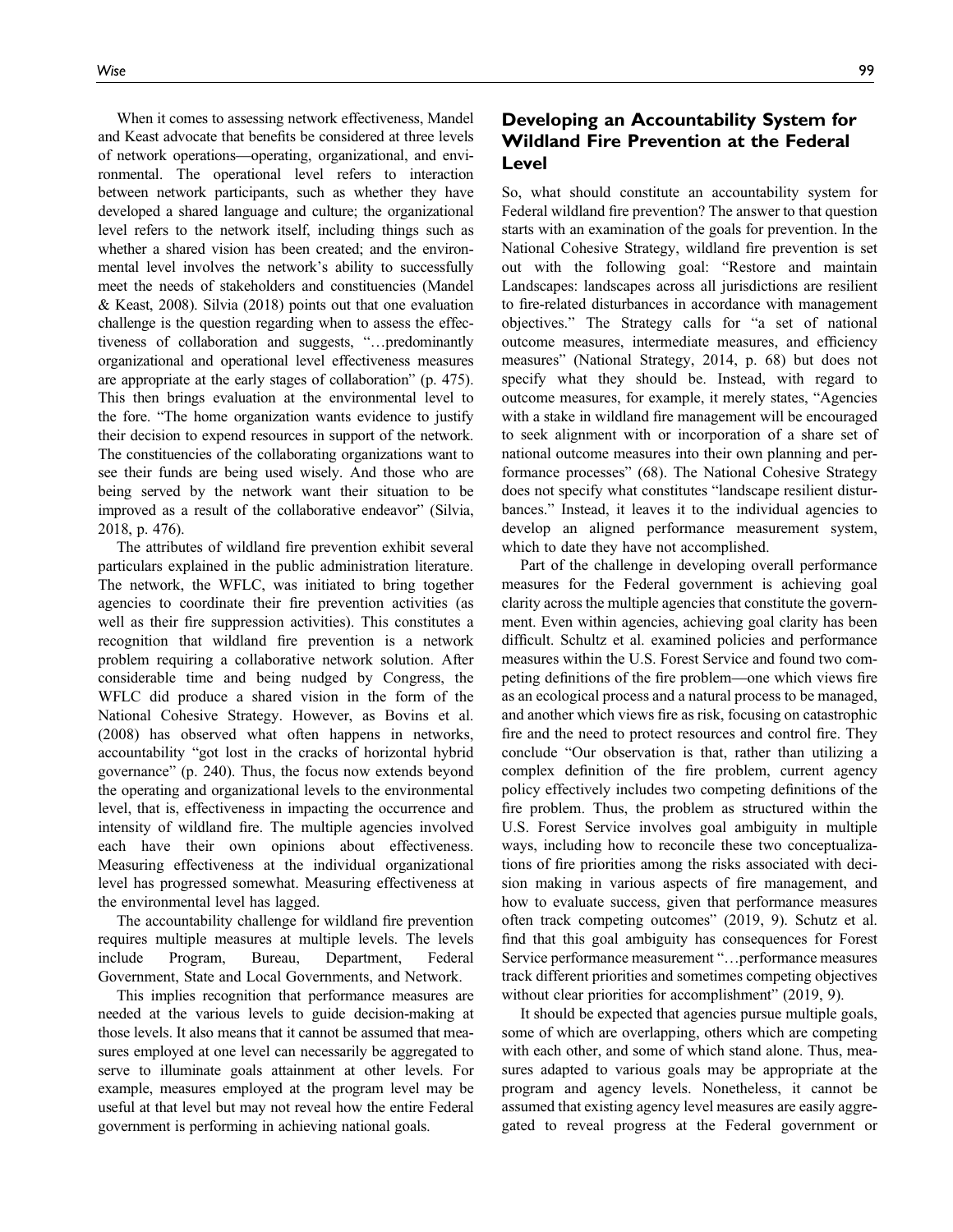network levels, signifying the degree of achievement of the national goals. The way forward cannot be for the land management agencies to continue to disagree on goals and for that disagreement to continue to cause no overall performance measurement. That means no accountability for federal wildland fire programs. Although there may be other goals worth measuring, the degree of reduction of wildland fire hazards should be a priority if the National Cohesive Fire Management Strategy is to have any meaning and impact.

It is not just clearing up goal ambiguity that is the problem with the overall wildland fire effort. Determinations must be made about competing goals to focus network operations. One choice is to focus on reducing wildland fire hazards closest to the Wildland Urban Interface (WUI) where buildings are close and/or intermingled with wildland vegetation, in order to try to minimize the damage to human lives and property. That choice would focus on hazard reduction operations closest to inhabited areas but could incur more cost per treated area resulting in fewer hazardous acres treated. Another choice is to maximize overfall forest resilience that is threatened by catastrophic fires. That may focus operations on areas that exhibit the highest hazard categories for catastrophic fire. Many of these are a good distance from inhabited areas. Another choice is to maximize timber production in order to both reduce fire incidence and generate additional revenue to offset the cost of fire prevention. That may focus operations on areas with trees most valuable for wood production. However, it cannot be assumed that those areas containing the highest value timber exhibit the highest levels of fire hazards. They can be just those areas that contain the largest trees, and which provide the easiest access.

Since the formation of the National Cohesive Strategy, the President has set goals and performance measures for wildland fire management focused on prevention in the form of a presidential executive order. Executive Order 13,855 issued on December 21, 2018, "Promoting Active Management of America's Forests, Rangelands, and Other Federal Lands to Improve Conditions and Reduce Wildfire Risk" directs the Secretaries of Agriculture and Interior to develop goals and implementation plans for wildfire prevention activities and programs. It directs them to establish specific quantitative objectives to accomplish wildfire prevention. It directs the Department of Interior with respect to DOI administered lands to:

- (A) Treat 750,000 acres to reduce fuel loads
- (B) Treat 500,000 acres to protect water quality and mitigate severe flooding and erosion
- (C) Treat 750,00 acres for native and invasive species
- (D) Offer 600 million board feet of timber for sale to reduce vegetation
- (E) Perform maintenance on public roads to provide access for emergency services and restoration work

It directs the Department of Agriculture with respect to Forest Service administered lands to:

- (A) Treat 3.5 million acres to reduce fuel load
- (B) Treat 2.2 million acres to protect water quality and mitigate severe flooding and erosion
- (C) Treat 750,000 acres for native and invasive species
- (D) Offer for sale 3.8 billion board feet of timber to reduce vegetation
- (E) Perform maintenance on public roads to provide access for emergency services and restoration work

The Executive Order also provides that the Secretaries shall consider annual objectives that "meet or exceed" those specified in the order and refine and develop performance metrics to better capture the risk reduction benefits achieved through the application of these management tools. It also directs the Secretaries to identify their administered lands with the highest probability of catastrophic wildfires, as well as areas on those lands where there is a high probability that wildfires would threaten people, structures, or other high-value assets in order to direct and prioritize actions to meet land management goals and to protect communities.

Pursuant to the President's Executive Order, the Secretary of the Interior issued a Secretary's order (3372) to implement the President's order. It states, "During the past three years, wildfires have covered an average of 3.49 million acres of Department-managed land per year" and "directs the heads of Interior's bureaus to collaborate with the Department of Agriculture" to "identify Federal lands with the highest catastrophic wildfire risks" and to "submit a plan to revise or amend their underlying Land Management Plans to the Deputy Secretary within 60 days of the date of this Order." It also directs the heads of bureaus to "develop performance metrics that better capture the risk reduction benefits of fire management tools enunciated in" the President's Executive order and the Secretary's order (Secretary of Interior, 2019).

GAO reported that Agriculture and Interior together estimated that over 100 million acres they manage are administered at high risk from wildfires. For fiscal year 2007 through 2018, the Forest Service and Interior implemented fuel reduction projects that treated respectively approximately 1.4 million and 1.1 million acres per fiscal year on average (GAO-20-52, p. 11). For fiscal years 2009 through 2018, Congress appropriated approximately US\$5 billion in fuel reduction funds to the Forest Service and Interior, with the Forest Service and Interior annually receiving on average about US\$339 million and US\$177 million, respectively (GAO-20-52, p. 12).

It will be recalled that the National Cohesive Strategy called for a set of national outcome measures. However, what has occurred is that the individual departments and bureaus have their individual reporting measures. GAO found that the agencies use "success stories" but these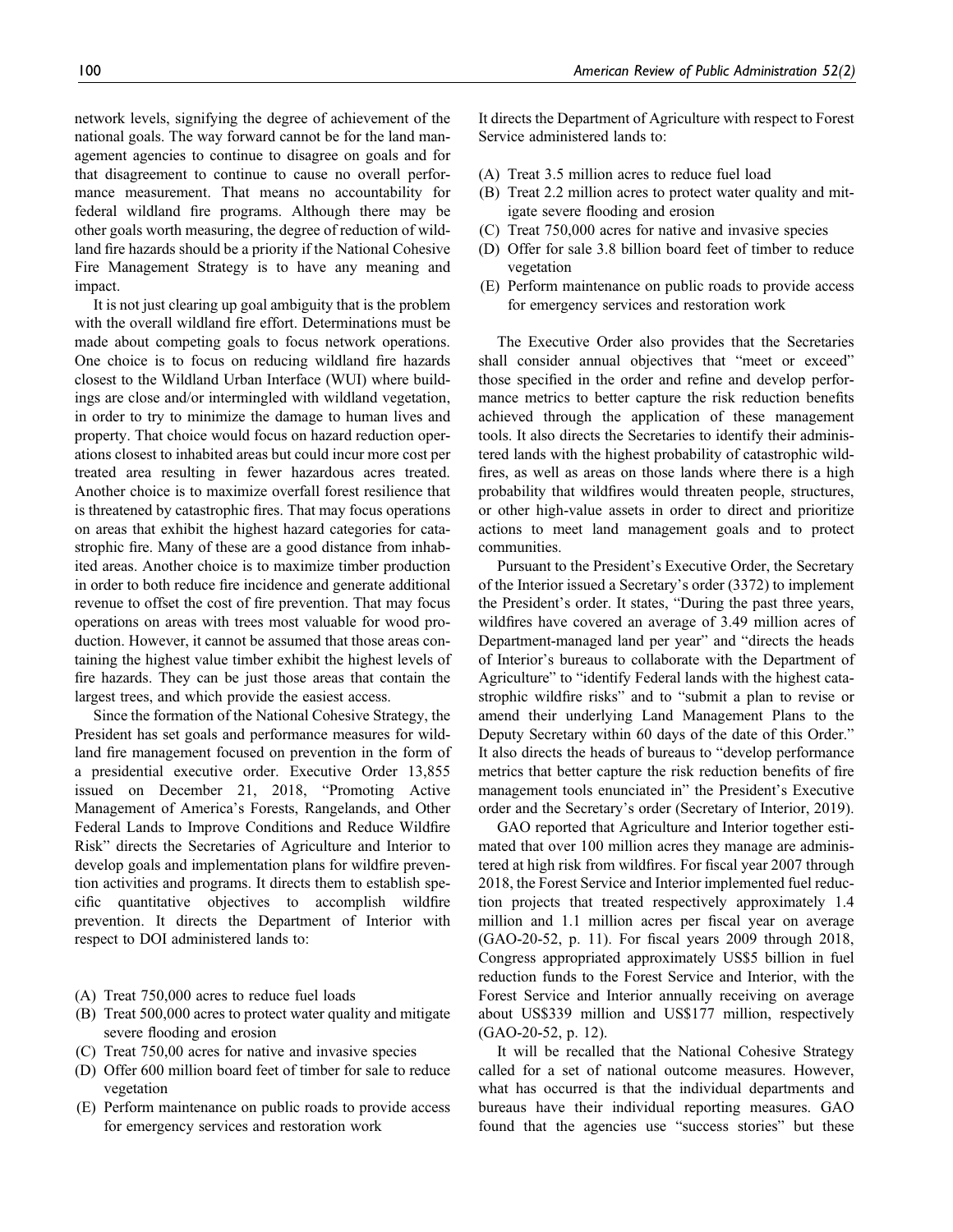"focus on individual projects or efforts and do not generally indicate the role, if any, that the National Cohesive Strategy played or describe the extent to which the projects of efforts have individually or cumulatively contributed to achieving the strategy's goals. More broadly, the WFLC—the interagency organization responsible for oversight and leadership in implementing the Cohesive Strategy (and which includes the Forest Service and Interior as members)—has not developed measures to assess progress on the part of federal and nonfederal participants in meeting the national goals of the Cohesive Strategy" (GAO-17-357, 2017, p. 40). The GAO did observe, "The Forest Service and Interior each have performance measures to monitor and assess their wildland fire management efforts. For example, one of Interior performance measures is the amount of fuel reduction conducted in the wildland-urban interface (WUI), which is consistent with the Cohesive Strategy's emphasis on resilient landscapes. However, these agency measures are intended to separately assess each agencies performance—or in some cases the performance of specific programs—and do not represent the set of measures to assess national progress toward meeting the Cohesive Strategy's goals as called for in the strategy" (GAO-17-357, 2017, pp. 40–41). GAO concluded, "By working with their WFLC partners to develop measures, the Forest Service and Interior could better assess national progress toward achieving the goals of the Cohesive Strategy" (GAO-17-357, 2017, p. 41). GAO has specifically recommended that the Secretaries of Agriculture and the Interior direct the Chief of the Forest Service and the Director of the Office of Wildland Fire to work with the WFLC to develop measures to assess national progress toward achieving the Strategy's goals.

Thus, overall Federal Government Accountability for wildland fire prevention has yet to be established, but GAO concludes that it can be done. GAO investigations report that many of the measurement efforts now employed in the Federal government are at the program level. The President's Executive Order focuses on the departmental level but concentrates on outputs, that is, acres treated, and not on outcomes, such as degree of hazard reduced, and the prevalence of acres burned. Measuring outputs alone may lead away from risk reduction. GAO's interviews with agency officials revealed that some officials stated that as their annual targets for acres of fuel reduction increase, they may feel pressure to choose projects in locations where they can treat more acres to meet their targets, even if those acres may not be located in the areas at highest risk from wildfire damage (GAO-20-52, p. 36). This is not to say that outputs such as acres treated should not be included. They can and should constitute a part of the set of measures at multiple levels. To ensure that wildland fire risk is reduced; however, measures are also needed that focus on the number of high hazard areas that are moved to a lower level of hazard.

This brings into focus the scale of the Federal government effort and the network effort required to significantly reduce wildland fire intensity and prevalence. The Federal agencies estimate that over 100 million acres they manage or administer are at high risk of wildfire. In 2018, they treated approximately 3 million acres (GAO-20-52). If that treatment rate was to continue, it would take 33 and one-third years to treat all the existing high hazard areas one time. That even is insufficient, because an area once treated must be retreated, or it can revert to a high hazard condition over time. Agency officials try to balance conducting fuel reduction projects in new areas with maintaining areas that have already had initial fuel reduction projects completed. Conducting fuel reduction projects in new areas can be more expensive than conducting projects in previously treated areas to maintain them, because of the different types of treatments needed. For example, officials from one national forest stated that initial mechanical treatments may cost from US\$300 to US \$1,500 per acre depending on the area to be treated, while conducting prescribed burns to maintain a previously treated area may cost from US\$25 to US\$100 per acre (GAO20-52, p. 35).

The scale of the wildland fire prevention problem suggests that it is necessary to measure performance at the whole of the Federal government and then for the entire network including states and private lands. This implies for the entire Federal government that the degree of overall hazard reduction in Federal lands should be monitored. This could include not only those lands managed by the Departments of Agriculture and Interior but also the Department of Defense. The whole of government approach also implies joint responsibility between the executive and legislative branch political and policy officials and the administrative departments. If the legislative officials do not appropriate sufficient funds to meaningfully reduce the number of high hazard acres, then it is inevitable that not only will wildland fire intensity and prevalence continue but it will increase. To the public, meaningful accountability does not just mean that some acres were treated, but that the extent of wildland catastrophic fires is reduced.

# A Multimeasure Approach for Assessing Wildland Fire Prevention

Multiple performance measures need to be employed to assess accountability. As called for in the National Cohesive Strategy, intermediate measures, efficiency measures, and outcome performance measures need to be included. Intermediate measures or outputs would include the types of measures that are included in the presidential executive order. Nonetheless, when measuring acres treated, it would be important to include all types of treatments including fire use, which involves allowing naturally starting fires to burn in low intensity. This recognizes and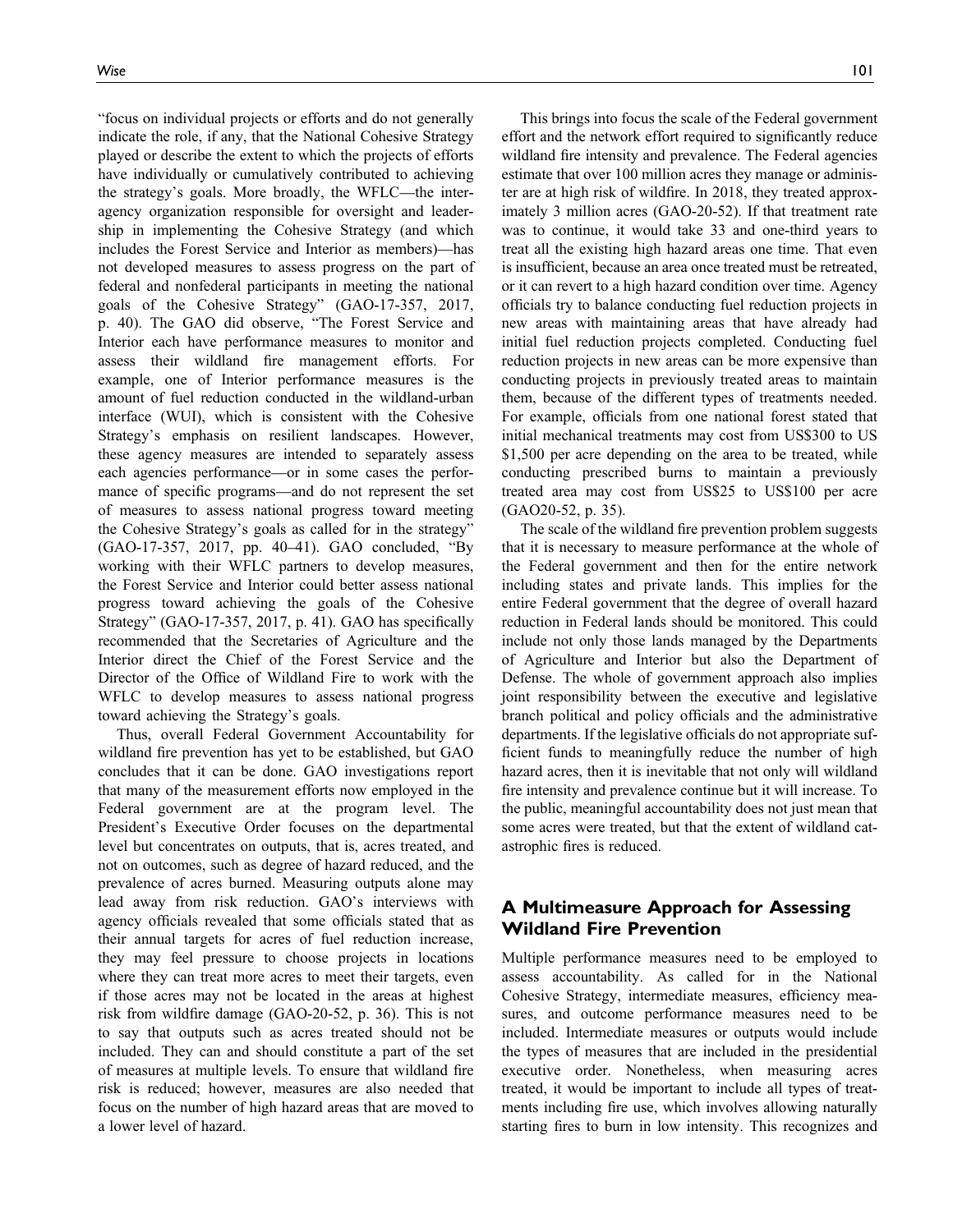uses the historical role of fire in maintaining forest health and can be just as effective in preventing catastrophic fire as mechanical thinning of preplanned burns. In sum, in many areas treated, it would be important to break out the acres treated by treatment modality—mechanical measures, preplanned burns, and fire use. In addition to both fire use and preplanned burns, it would be important to measure the number of acres burned that went out of bounds (outside the planned area) and exceeded low intensity, that is, damaged acres. These latter measures provide an indication that the modalities are achieving their intended uses.

Efficiency is the third accountability issue embraced in the National Cohesive Strategy. Congress has become increasingly concerned about the rising costs of attacking the wildland fire problem. The Department of Interior reports the percentage of area treated to a better condition per million dollars of gross investment for both WUI and non-WUI acres. The results for 2014 to 2018 are found in Table 1.

As can be seen, the efficiency in the WUI area was better than in the non-WUI area, but there is no trend of improvement in efficiency in either. In part, the better efficiency in the WUI area can be attributed to the fact that the non-WUI areas are more remote and more difficult to access and contain more difficult treatment characteristics. Given this differential, in order to get a more valid measure of efficiency, it would be useful to measure efficiency separately in WUI areas and also in non-WUI areas.

High-value resources (such as houses, businesses, utilities, etc.) have significant concentrations in the WUI. In light of greater ease of access, land management agencies may be disposed to concentrate more treatment activities in the WUI areas. Agencies may be further incentivized to do so by congressional and public desire to protect such assets. However, spatially explicit analyses of exposure to wildfire at large spatial scales have been used to estimate the risk associated with managing wildfire to preserve resources (Ager et al., 2010; Ager et al., 2014). Such analyses reveal that often the areas that pose the greatest risk to such resources as housing are outside the WUI (Ager et al., 2014; Stephens et al., 2016). Such results argue for the use of multiple measures and suggest that measures solely focused on acres treated in the WUI should not constitute a

Table 1. Percentage of Acres Treated Moved to a Better Condition Class per Million Dollars of Gross Investment— Department of Interior.

|      | <b>WUI</b> | Non-WUI |
|------|------------|---------|
| 2018 | 22%        | 11%     |
| 2017 | 23%        | 15%     |
| 2016 | 30%        | 14%     |
| 2015 | 23%        | 9%      |
| 2014 | 31%        | 9%      |

Note. WUI = Wildland Urban Interface.

singular focus of accountability. Monitoring of reduction of high hazard areas that may not be close to the WUI should also be conducted. Measures of both would give a fuller picture of hazard reduction.

The next set of measures should focus on outcomes. The first measure could be the percentage increase or decrease in new acres burned by catastrophic fire. After all, the public has witnessed more and more wildland being burned by catastrophic fire and wishes to see less burned. Data posted by the U.S. Department of Interior reveal that acres of all public and private managed lands in the United States experienced burning from 2009 to 2018 for a 10-year average of 6,972,600 acres burned per year. The data also show that the number of acres burned has been increasing over the period. In addition, the amount of area burned from large fires has been increasing over the last decade (Calkin et al., 2015; Westerling et al., 2006). This has been occurring despite federal activities to treat fire-prone lands.

Table 2 shows the number of acres burned by year in the first five-year period and the second five-year period of the decade. The figures show that for the first five-year period, 6,340,332 acres were burned. In the second period, 7,724,868 acres were burned for an increase of 21.8%. Table 3 shows that the increasing pattern persists regardless of land ownership.

The percentage increase for the Department of Interior lands was 26.5%, for the Forest Service 35.2%, and for other 7.1%. It is not the case that all fires are bad for the forests. Low-intensity fires have historically helped to make forests less prone to high-intensity fires by thinning the forests and clearing away low underbrush leaving larger trees less vulnerable. Advocates for incorporating lowintensity fires that are naturally caused argue that fuels treatment "should focus on creating conditions in which fire can occur without devastating consequences" (Reinhardt et al., 2008, 1998). Thus, rather than measuring just the occurrence of fire and the size, measures of intensity could also be employed (North et al., 2012, p. 393). That is, measuring the number of acres burned by high-intensity fire which is highly damaging to forest health and separately measuring acres burned by low-intensity fire that actually preserves forest health would provide a fuller picture of actual

Table 2. Acres Burned on All Public and Private Lands in the United States, Fiscal Years 2009–2018.

| 2013     | 4.319.546  | 2018 | 8.767.482  |
|----------|------------|------|------------|
| 2012     | 9.326.238  | 2017 | 10,026,086 |
| 2011     | 8.711.367  | 2016 | 5.509.995  |
| 2010     | 3.422.724  | 2015 | 10.125.149 |
| 2009     | 5,921,786  | 2014 | 3.595.613  |
| Total    | 31,701,661 |      | 38,624,343 |
| Avg.     | 6.340.332  |      | 7.724.868  |
| Increase |            |      | 21.8%      |
|          |            |      |            |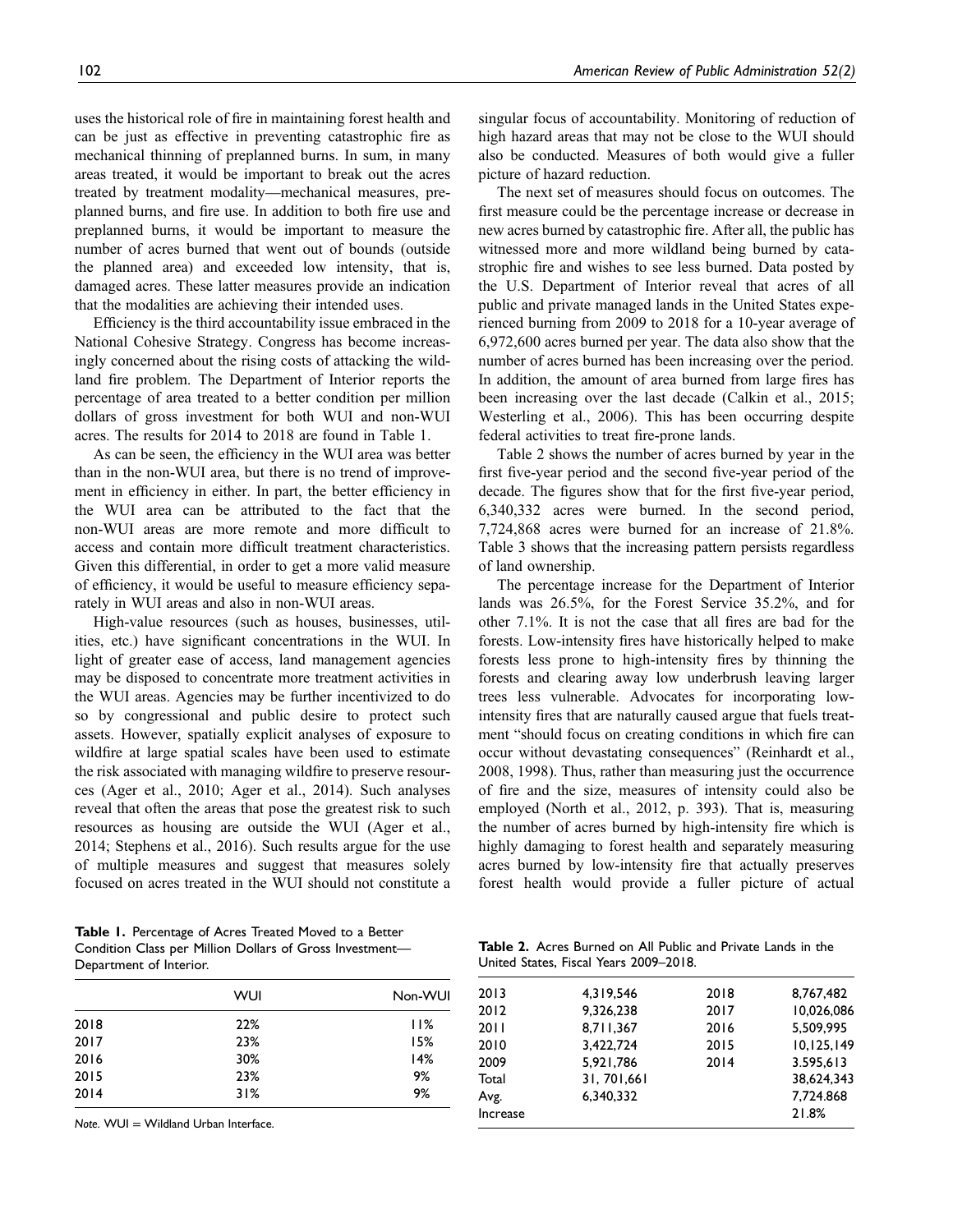|          | <b>Interior</b> | <b>Forest Services</b> | $Other*$   | Interior | Forest     | <b>Services</b> | Other        |
|----------|-----------------|------------------------|------------|----------|------------|-----------------|--------------|
| 2013     | .590.130        | 1.368.644              | 1.363.644  | 2018     | 2.313.690  | 2.307.439       | 4, 1146, 363 |
| 2012     | 4.440.276       | 2.680.233              | 2.205.729  | 2017     | 3,334,551  | 2.866.031       | 3.825.504    |
| 2011     | .599.92         | 1.729.937              | 5.381.768  | 2016     | 1.702.258  | 1.247.906       | 2.559.831    |
| 2010     | 1.299.601       | 1.729.937              | 5,381,768  | 2016     | 1.702.258  | 1.247.906       | 2.559.831    |
| 2009     | 2.193.476       | 715,677                | 3,013,133  | 2014     | 1.241.347  | 871.876         | 482,390, ا   |
| Total    | 11,117,175      | 6,811,221              | 13,773,037 |          | 14.062.300 | 9.209.554       | 14.752.481   |
| Avg.     | 2.223.405       | 1.362.244              | 2.754.607  |          | 2.812.460  | 1.841.910       | 2.950.496    |
| Increase | 26.5%           | 35.2%                  | 7.1%       |          |            |                 |              |

Table 3. Acres Burned by Entity Ownership, Fiscal Years 2009–2018.

\*Other includes all federal, tribal, state, and private land not managed by departments of Interior or Agriculture.

outcomes. Thus, one way to proceed is to measure overall acres burned and then in addition provide the subset measures of acres burned by high-intensity fire and the acres burned by low-intensity fire.

A second outcome measure would be directed at resilience. The concept of ecological resilience has been the subject of multiple interpretations (Newton & Cantarello, 2015; Stephens et al., 2016). One way to interpret whether the network's agencies are improving wildland fire resilience is by measuring acres in terms of the level of hazard for fire existing on managed lands. Schultz et al.'s analysis of Forest Service land found that 11% of the wildland acres burned with uncharacteristically high severity. They concluded, "Current treatment rates are insufficient to fully create and maintain resilient landscapes especially in frequent fire rotation areas" (2017, 306). Analysis by Vaillant and Reinhardt of Forest Service lands found that the moderate hazard class represented the greatest land area (41.6 million acres), followed by the high hazard class (35.3 million), then the very low (34 million), then the low class (30 million), and then the very high class (23 million). However, with regard to acres treated by the Forest Service, they found "In the very low and low hazard categories, almost twice the area was treated than burned by wildfire of any severity. The opposite was true for the high and very high hazard classes, where wildfire of any severity accounted for two-thirds of the disturbance each year" (Vaillant and Reinhardt, 2017, p. 305). In effect, treatments were being done more in the low hazard areas than in the high hazard areas. Schultz et al.'s findings were similar, "the very high hazard class had the lowest treatment percentage and the highest incidence of uncharacteristically high severity wildfire out of all hazard classes" (2017, p. 306).

Valliant and Reinhardt concluded that the health and maintenance of fire resilient landscapes include contemporary disturbance (which includes preplanned controlled burns, mechanical and chemical treatments, and managing desirable low-intensity fire) that approximates historical disturbance rates. For this to occur, 6.2 million acres of National Forest lands now need to be treated or experience beneficial wildfire annually (Vaillant & Reinhardt, 2017, p. 305).

Both the Forest Service and the Department of Interior have programs to treat forest areas under their control to reduce wildfire propensity. These programs involve various activities, including preplanned burns, mechanical thinning, chemical treatment, and managing low-intensity fire that starts extemporaneously. The presidential executive order directed the Department of Interior to treat 770,000 acres per year to reduce fuel loads and 500,000 to protect water quality and mitigate flood and erosion. It directs the Forest Service to treat 3.5 million acres to reduce fuel, 2.2 million to protect water quality and to offer 3.8 million board feet of timber for sale. In 2018, the Forest Service began focusing on two main targets—fuels acres treated, and timber volume sold (Schultz et al., 2019, p. 6). These align with the President's directive. These directives may be considered as intermediate measures of agency activities. They are outputs. They reveal how much activity was completed, but not how much impact on the problem was ascertained. Timber volume sold may or may not indicate progress in reducing fire incidence or severity. It may incentivize the Forest Service to focus activities on places that are expected to yield the greatest timber volume, even though timber actions in those areas may not have the greatest impact on fire management (Schultz et al., 2015). Thus, it is necessary to measure these outputs but insufficient.

The further step is to determine outcomes—how much fire hazards is reduced. An index named Wildland Fire Potential and a corresponding map for all lands in the coterminous United States has been developed. It has been used for estimating fire hazards for Forest Service lands. Roughly, 58.24 million acres (34% of Forest Service lands) have either high or very high wildland fire potential and could be candidates for treatment (Dillon et al., 2014).

The Department of interior employs a three-category classification of fire hazards for lands they manage from lowest  $=$ 1 to highest = 3. The Department currently measures the number of acres that are moved to a better condition annually, both in the WUI areas and the non-WUI areas. It then calculates the number of acres moved to a better condition class as a percent of total acres treated. For a number of acres treated, the Department reports the number of acres in fire regimes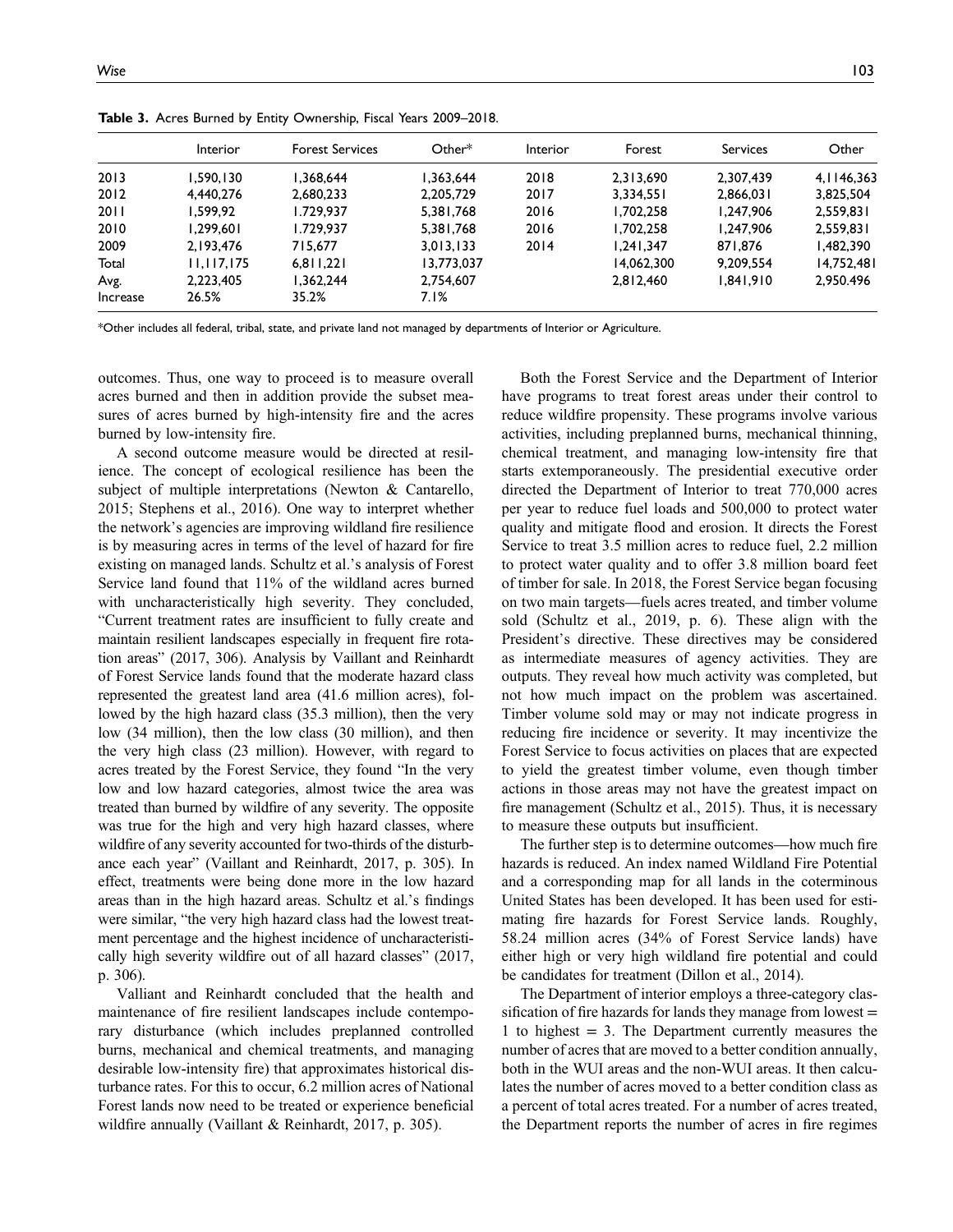1,2, or 3 moved to a better condition in both WUI and non-WUI areas. The total number of acres treated moved to a better condition in non-WUI areas was 11% in 2018, 16% in 2017, 14% in 2016, 9% in 2015, and 9% in 2014. For WUI areas, the percentages were 2018—22%, 2017— 23%, 2016—30%, 2015—23%, and 2014—31%. Thus, the measurement of treated acres alone has not revealed the degree of resilience achieved by wildland treatment.

In 2008, Interior treated a total of 822,822,833 acres in the WUI. Of these, it moved 283,111 acres to a better condition. Given the goal is to achieve resilience, an additional measure that could be employed is the number of acres that are not in class 1 that are moved into class 1.

# Achieving Accountability at the Network Level

To this point, the analysis has focused on the Federal Government level. However, the wildland fire network of actors extends beyond the federal agencies and is in fact an intergovernmental network. This is recognized in the make-up of the WFLC which has representatives of all five Federal wildland fire agency heads as well as state, tribal, and county officials. Many of the same issue challenges that exist within the Federal Government extend over into the network, including goal ambiguity and competing goals.

Goal ambiguity and competing goals within agencies and among intergovernmental actors are not the only issues hampering overall network performance measurement. However, network leadership in the form of the WFLC has recognized that integration of activities requires improvement, as the WFLC meeting minutes demonstrate:

- Projects designed at the WFLC table are too broad, while the projects designed in the field are too specific. We need to be strategically looking at the scale.
- Experience shows we know how to work together, we know exactly what treatments are needed but things are too episodic right now.
- The Cohesive Strategy is successful, but we need to dig deeper into the framework of creating resilient landscapes. We need to be adaptable to the issues at the right scale.
- An implementation plan needs to be developed to tie into the Cohesive Strategy (Wildland Fire Council minutes, September 17, 2018).

If accountability for wildland fire prevention on a national level is to be achieved, it is important to extend performance measures to state and local lands as well. The fact is, particularly in the western states, the Federal Government is a very large landowner, but its acreage is intermingled with that of state and local governments as well as private landowners.

For example, in California, forests constitute 33 million acres. Of this total, U.S. Federal agencies own 57%, state and local agencies own 3% and 40% are owned by native-American tribes, companies, and families. In Arizona, the Federal Government owns 30,741,287 acres of land and the State of Arizona owns 9.2 million acres. In both states, forested areas and grasslands subject to burning are intermingled with each other, and so a fire that starts on one plot can rapidly spread to another. If the nonfederal lands continue in a high hazard state, the achievement of national goals for prevention is made more problematic. A National Academy of Public Administration panel that investigated and analyzed Federal wildland fire programs concluded, "… reducing fire hazards on wildlands and at the interface with communities needs common commitment, joint action, and effective sharing by all parties. The problem is far too big to be addressed successfully with anything short of a largescale joint effort that crosses borders now artificially separating federal, state, local, tribal governments and private landowners" (NAPA, 2002, vII).

Some wildland fire networks involving Federal, state, and local agencies do exist in some areas of the western states, although they do not cover all of the lands in those states. An analysis of six wildland fire mitigation networks, three in Arizona, and three in California revealed that in addition to Federal agencies, they included state and local agencies as well as business groups and venders/service providers. Some included native American tribes, and some included environmental groups (Wise & Mcguire, 2009, p. 732). In five of the six, communities did participate in wildland fire mitigation activities, and five of the six had funds from multiple sources. Only two showed evidence of shared, comprehensive visions, along with identification of projects that were directed at landscape scale risk reduction, and only three had completed risk assessments. Of the three with risk assessments, only one did so on a cross-jurisdictional basis. None of the networks addressed future risks systematically. Planning ranged from very advanced to almost none among the networks, and even for those that had plans, the translation of those into a detailed project list for joint programming was largely missing. None of the networks had a process for tracking measures that would yield information about how wildland fire risk is being reduced (Wise & Mcguire, 2009, pp. 733–740).

It is possible to measure the degree of hazard on nonfederal lands as well as on federal lands. As discussed earlier, Dillon et al.'s methodology covers all lands in the coterminous United States. As such, it provides a continent-wide tool for identifying and prioritizing areas most in need of hazard reduction. In order to reduce fire intensity (Dillon et al., 2014, p. 61), the tool incorporates data from LANDFIRE, a multipartner project of the Forest Service and the Department of the Interior. LANDFIRE produces comprehensive maps and data describing vegetation, wildland fuel, fire regimes, and ecological departure from historical conditions across the United States (Rollins, 2009).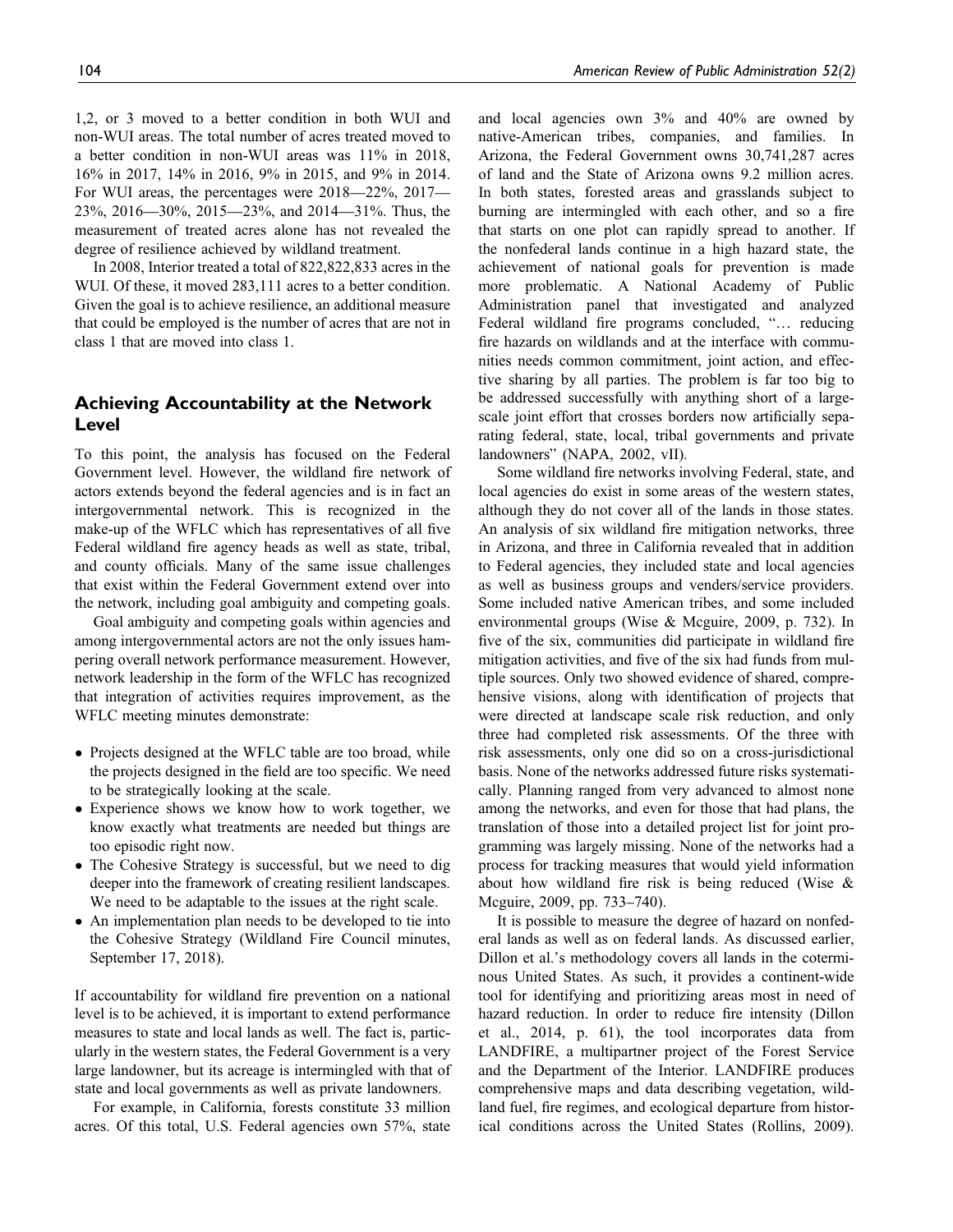## Table 4. Potential Performance Measures by Level.

- Bureau Level—e.g. Bureau of Indian Affairs
- 1. Acres treated to reduce fuel loads
- 2. Acres treated to protect areas of cultural value
- 3. Acres moved to a better condition
	- (a) Acres moved from condition 3 to condition 2
	- (b) Acres moved from condition 3 or 2 to condition 1
- 4. % Acres treated to a better condition per million dollars of investment
- 5. Acres burned by high-intensity fire
	- (a) % increase/decrease from prior year
- 6. Acres burned by low-intensity fire
	- (a) % increase/decrease from prior year

Department Level

- 1. Acres treated to reduce fuel loads
	- (a) Acres treated by mechanical or chemical means
	- (b) Acres treated by preplanned burns
	- (c) Acres treated by fire use
- 2. Acres treated to protect water quality
- 3. Acres treated for invasive species
- 4. Board feet of timber offered for sale
- 5. Acres moved to a better condition

(a) Acres moved from condition 3 to condition 2

1. In WUi areas

2. In non-WUI areas

(b) Acres moved from condition 3 or 2 to condition 1

#### 1. In Wui areas

#### 2. In non-WUI areas

- 6. % Acres treated to a better condition per million dollars of investment
- 7. Acres burned by high-intensity fire
	- (a) % increase/decrease from prior year
- 8. Acres burned by low-intensity fire
	- (a) % increase/decrease from prior year

Federal Government Level

- 1. Acres treated to reduce fuel loads
	- Acres treated by mechanical or chemical means Acres treated by preplanned burns
	- Acres treated by fire use
- 2. Acres treated to protect water quality
- 3. Acres treated for invasive species
- 4. Board feet of timber offered for sale
- 5. Acres moved to a better condition
	- (a) Acres moved from condition 3 to condition 2

## 1. In WUi areas

2. In non-WUI areas

(b) Acres moved from condition 3 or 2 to condition 1

## 1. In Wui areas

# 2. In non-WUI areas

6. % Acres treated to a better condition per million dollars of investment

- 7. Acres burned by high-intensity fire
	- (a) % increase/decrease from prior year
- 8. Acres burned by low-intensity fire a. % increase/decrease from prior year

State Level 1. Acres treated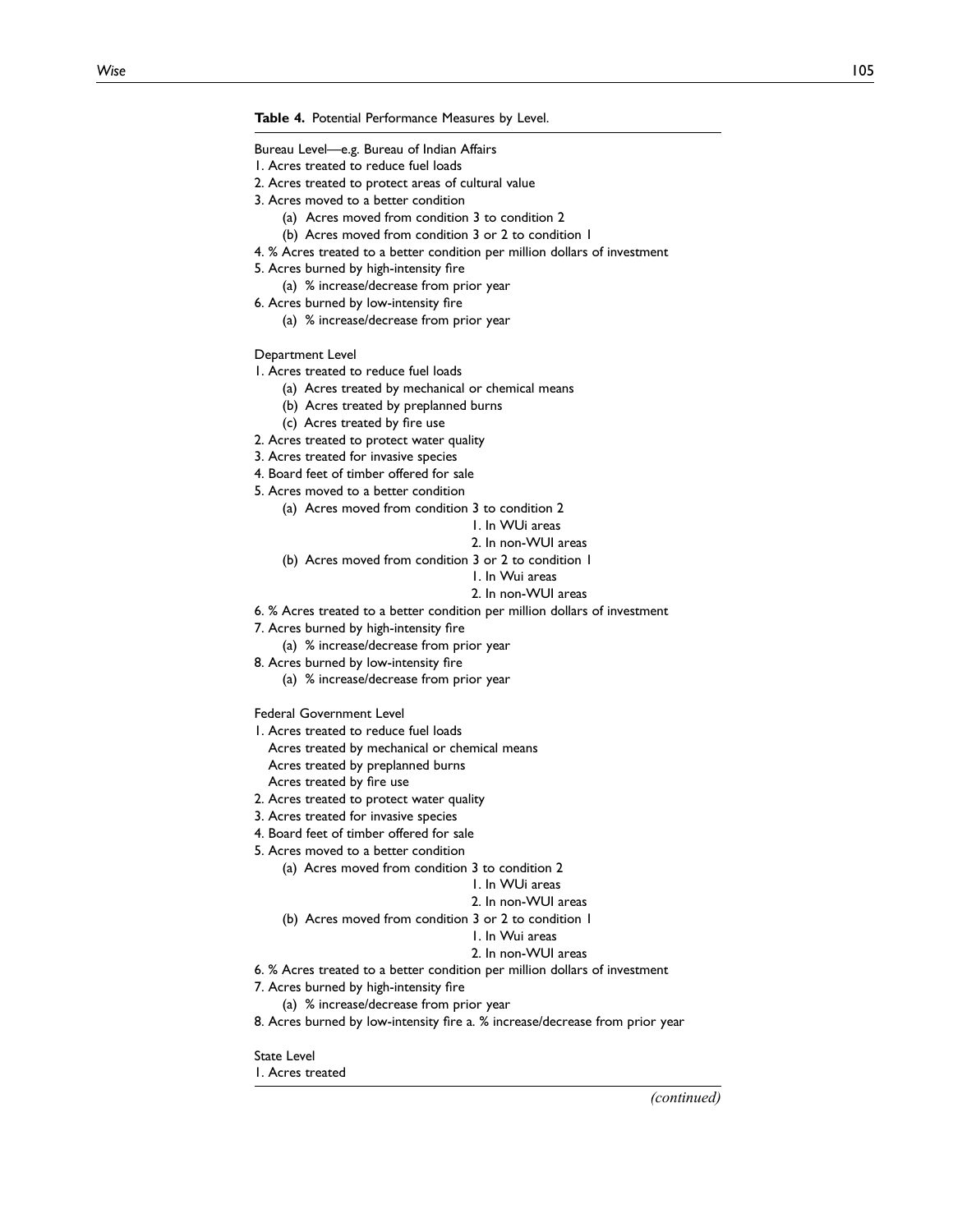| 2. Acres moved to a better condition               |                     |
|----------------------------------------------------|---------------------|
| (a) Acres moved from condition 3 to condition 2    |                     |
|                                                    | L. In WU areas      |
|                                                    | 2. In non-WUI areas |
| (b) Acres moved from condition 3 or 2 to condition |                     |
|                                                    | L. In WUI areas     |
|                                                    | 2. In non-WUI areas |
| Network Level<br>1. Acres in condition 1, 2, and 3 |                     |
|                                                    |                     |

2. % change in conditions 1, 2, and 3 from prior year.

Note. WUI = Wildland Urban Interface.

Thus, it should be possible to obtain measures of wildland fire hazards at the network level.

It is inadvisable to measure performance exclusively at the network level or even just at the overall Federal government level. Instead, multilevel performance measures are needed. This is because public programs are multifaceted, and accountability issues for public services are not unidimensional. Concomitantly, performance measures at one level do not necessarily serve all the decision needs at other levels. As pointed out earlier, just measuring performance at the Forest Service or Interior Department levels does not provide adequate information about progress for congressional or presidential decision-making or for the concerned public. Similarly, measurement at the network level will not serve all the decision needs of program heads. Relatedly, it is inadvisable to rely on a single performance measurement indicator at any level. As pointed out earlier, while outputs do need to be measured (i.e., acres treated), such measures do not reveal information on outcomes (i.e., hazard reduction).

An example of what a multilevel–multimeasure wildland fire accountability approach could look like is presented in Table 4. This framework is offered to be illustrative of what could serve as inputs into national policymaking with regard to wildland fire prevention. Various policymakers variously situated would place different priorities on various measures, but this type of approach forms the basis for joint examination and dialog among policymakers that govern the network and its constituent parts.

It is useful to consider performance measures in the context of policymakers' needs and the decisions for which they are responsible. With regard to wildland fire mitigation, policymakers at the overall Federal level (Congress and the President) need to understand the extent to which federal agencies are meeting their goals for wildland treatment and how efficient they are in doing so, but they also need to understand the extent to which these efforts are actually reducing wildland fire hazards. They also need to understand the degree to which the whole network is achieving its goals and the extent to which nonfederal partners are or are not contributing to the national effort. If the federal agencies are

meeting their output and hazard reduction goals with the resources allocated to them, but fire prevalence and intensity is not reduced or is still increasing on federal lands, then national policymakers need to examine their resource allocation decisions, and also examine the extent to which the nonfederal partners are engaged in significant hazard reduction. Alternatively, if federal agencies are not meeting their output and hazard reduction goals, then Congress needs to exercise oversight to determine what program decisions have led to those outcomes and what corrective actions are needed.

In order to be in the position to make such examinations, policymakers need to understand that they must insist that the types of performance measures that reveal network accomplishments are developed and implemented, and if additional resources are needed, to see to it that they are allocated. Although the objection may be made that such expenditures detract from program delivery, this can be countered with the realization that just continuing operations without the knowledge of actual impact carries with it a much higher risk of resource misallocation.

# Conclusion

This analysis has demonstrated what accountability means in the context of the collaborative network engaging wildland fire prevention in the United States. As such, it has revealed some of the barriers, as well as opportunities to overcome such barriers in order to develop a performance management approach to inform the national strategy for wildland fire prevention. It has illustrated a measurement approach that is multilevel and multimeasure. In doing so, it suggests several lessons for approaching collaborative network accountability.

First, institutional network relationships may facilitate joint focus on strategy, problem-solving, communication, and even some joint actions, but they do not naturally lead to joint performance measurement that demonstrates accountability of the collaborative network. This probably requires nudging from oversight officials. Second, goal ambiguity and sunk costs in current individual organization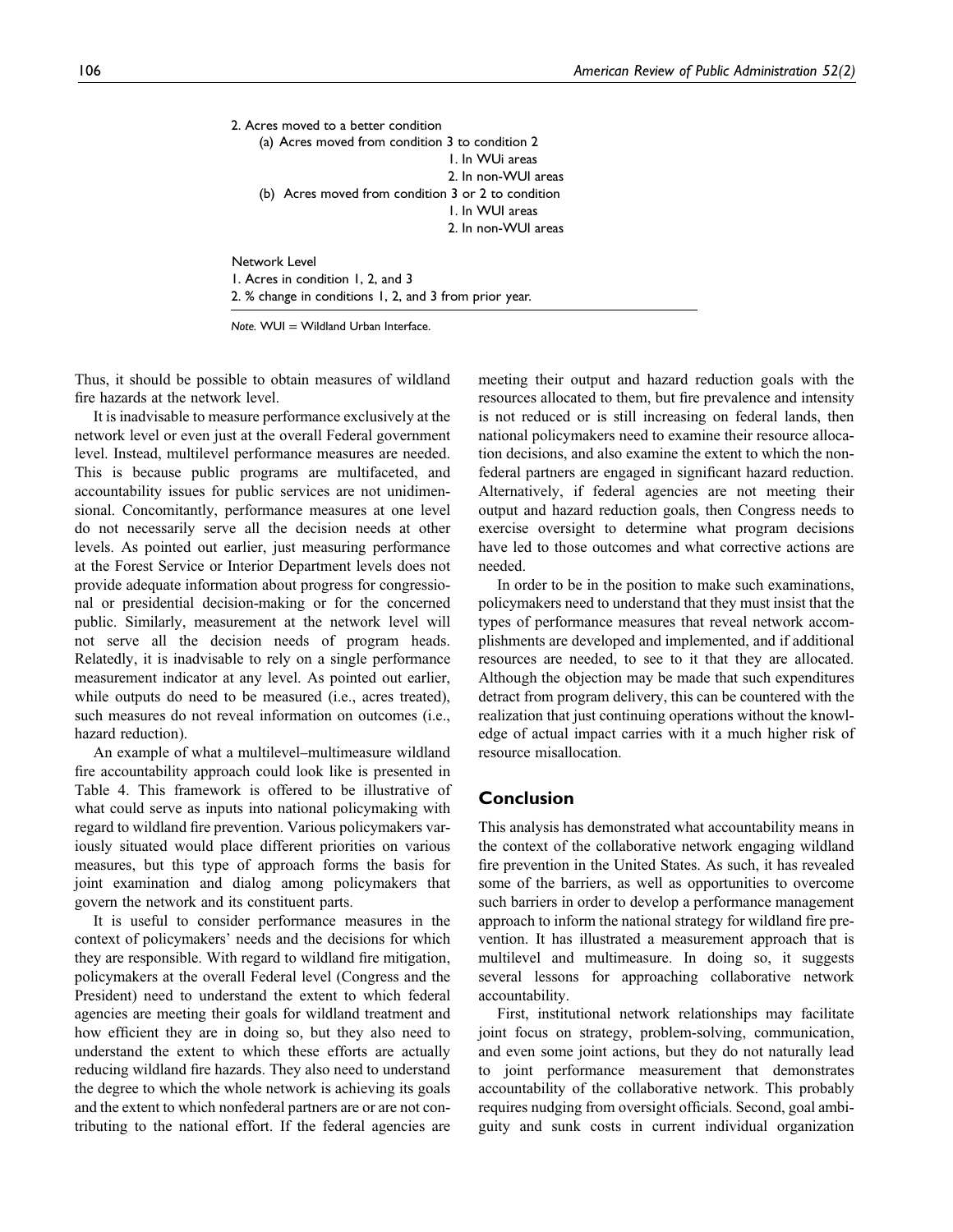measurement approaches present challenges to achieving overall network performance measurement, and thus, collaborative network accountability. Third, accountability is a multilevel issue. Variously situated policymakers and decision makers require measurement information that sheds light on performance at different levels—program, organization, governmental, and network. It cannot be assumed that measures suitable for decision makers operating at one level will serve the needs of decision makers concerned with other levels. Fourth, multiple measures revealing various dimensions of objectives and operations are often necessary to provide a more fulsome picture of public problems and government activities to ameliorate them. Fifth, nonetheless, it is possible to develop a multilevel–multimeasurement approach to further accountability for such a collaborative network initiative such as wildland fire mitigation. Sixth, the challenge is to take collaboration beyond overall strategy and process to an agreement on a panoply of measures and a plan for implementing them. Seventh, collaborative network managers as well as oversight policy makers need to exercise leadership in terms of implementation to ensure that the performance measures are executed.

#### Declaration of Conflicting Interests

The author(s) declared no potential conflicts of interest with respect to the research, authorship, and/or publication of this article.

## Funding

The author(s) received no financial support for the research, authorship and/or publication of this article.

## ORCID iD

Charles R. Wise **<https://orcid.org/0000-0003-2372-1823>** 

#### References

- Ager, A., Day, M., McHugh, C., Short, K., Gilbertson-Day, J., Finney, M., & Calkin, D. (2014). Wildfire exposure and fuel management on western US national forests. Journal of Environmental Management, 145(1), 54–70. [https://doi.org/](https://doi.org/10.1016/j.jenvman.2014.05.035) [10.1016/j.jenvman.2014.05.035](https://doi.org/10.1016/j.jenvman.2014.05.035)
- Ager, A., Vaillant, N., & Finney, M. (2010). A comparison of landscape fuel treatment strategies to mitigate wildland fire risk in the urban interface and preserve old forest structure. Forest Ecology and Management, 259(8), 1556–1570. [https://doi.](https://doi.org/10.1016/j.foreco.2010.01.032) [org/10.1016/j.foreco.2010.01.032](https://doi.org/10.1016/j.foreco.2010.01.032)
- Agranoff, R. (2007). Managing within networks: Adding value to public organizations. Georgetown University Press.
- Agranoff, R. (2012). Collaborating to manage: A primer for the public sector. Georgetown University Press.
- Agranoff, R., & McGuire, M. (2001). Big questions of in public network management research. Journal of Public Administration Research and Theory, 11(3), 295-326. [https://](https://doi.org/10.1093/oxfordjournals.jpart.a003504) [doi.org/10.1093/oxfordjournals.jpart.a003504](https://doi.org/10.1093/oxfordjournals.jpart.a003504)
- Behn, R. (1999). The new public management paradigm and the search for democratic accountability. International Public
- Blomgren-Bingham, L., & O'Leary, R. (2009). The collaborative public manager. Georgetown University Press.
- Bovins, M., Schillemans, T., & Hart, P. (2008). Does public accountability work: An assessment tool. Public Administration, 86(1), 715–731. [https://doi.org/10.1111/j.](https://doi.org/10.1111/j.1467-9299.2008.00716.x) [1467-9299.2008.00716.x](https://doi.org/10.1111/j.1467-9299.2008.00716.x)
- Bryson, J. M., Ackerman, F., & Eden, C. (2016). Discovering collaborative advantage: The contributions of goal categories and visual strategy mapping. Public Administration Review, 76(6), 912–925.<https://doi.org/10.1111/puar.12608>
- Calkin, D., Thompson, M., & Finney, M. (2015). Negative consequences of positive feedback in US wildfire management. Forest Ecosystems,  $2(9)$ , 1–10. [https://doi.org/10.1186/](https://doi.org/10.1186/s40663-015-0033-8) [s40663-015-0033-8](https://doi.org/10.1186/s40663-015-0033-8)
- Clark, J. (2021). Public values and public participation: A case of collaborative governance of a planning process. American Review of Public Administration, 51(3), 199–212. [https://doi.](https://doi.org/10.1177/0275074020956397) [org/10.1177/0275074020956397](https://doi.org/10.1177/0275074020956397)
- Dillon, G., Menakis, J., & Fay, F. (2014). Wildland fire potential: A tool for assessing wildfire risk and fuels management needs. In R. E. Keane, M. Jolly, R. Parsons, & K. Riley (Eds.), Proceedings of the large wildland fires conference (p. 73). MT. Proceedings of Rocky Mountain Research Station, Ft.
- Dubnick, M., & Frederickson, H. G. (2011). Public accountability, performance measurement, the extended state, and the search for trust. National Academy for Public Administration. Available at SSRN: [https://ssrn.com/abstract](https://ssrn.com/abstract=1875024)=1875024
- Durant, R. (1999). The political economy of results-oriented management in the "neo administrative state": Lessons from the MCDHHS experience. The American Review of Public Administration, 29(4), 307–331. [https://doi.org/10.1177/](https://doi.org/10.1177/02750749922064454) [02750749922064454](https://doi.org/10.1177/02750749922064454)
- Emerson, K. (2015). Evaluating the productivity of collaborative governance frameworks: A performance matrix. Public Performance and Management Review, 38(4), 717–747. <https://doi.org/10.1080/15309576.2015.1031016>
- Firozi, P., Lati, M., & Paul, M. L. (2021, August 18) Caldor fire explodes, leveling parts of a California town and forcing thousands to evacuate, Washington Post, p. 5.
- Frederickson, H. G. (2007, February). When accountability meets collaboration, PA Times, 11.
- GAO-05-147 (2005). U.S. General Accountability Office, Wildland fire management: Important progress has been made, but challenges remain to completing a cohesive strategy.
- GAO-06-671R (2006). U.S. General Accountability Office, Wildland fire management: Update on federal agency efforts to develop a cohesive strategy to address wildland fire threats.
- GAO-17-357 (2017). U.S. General Accountability Office, Wildland fire risk: Multiple factors affect federal—non-federal collaboration, but action could be taken to better measure progress.
- Haldane, M. (2013). Insurers, government grapple with costs of growth in wildland urban interface. Insurance Journal 13(4), 56–61. Available at: [www.insurancejournal.com/news/](www.insurancejournal.com/news/national/2013/08/15/301833htm) [national/2013/08/15/301833htm](www.insurancejournal.com/news/national/2013/08/15/301833htm)
- Head, B. (2008). Three lenses of evidence-based policy. Australian Review of Public Administration, 29(4), 307–331. [https://doi.](https://doi.org/10.1111/j.1467-8500.2007.00564.x) [org/10.1111/j.1467-8500.2007.00564.x](https://doi.org/10.1111/j.1467-8500.2007.00564.x)